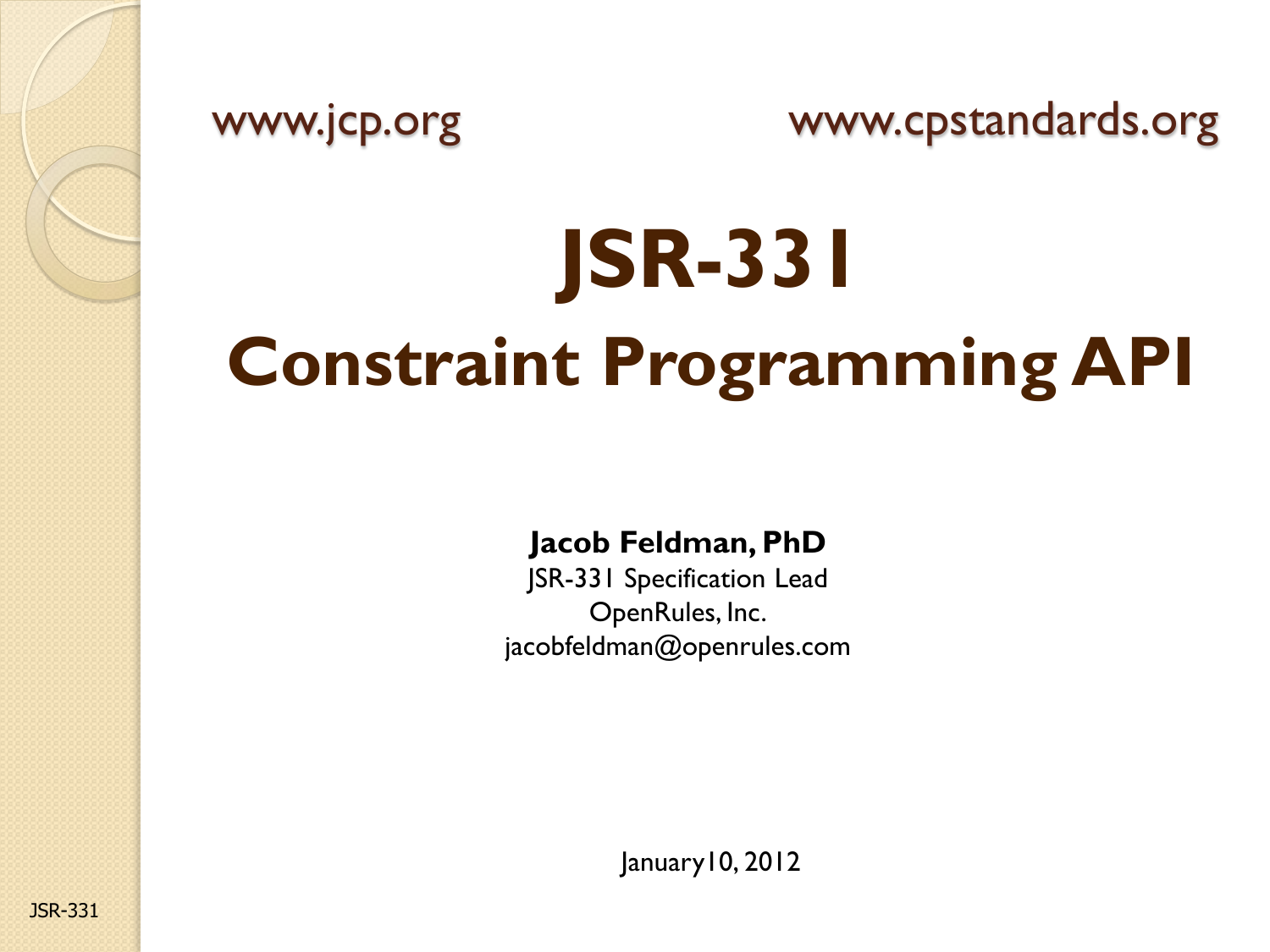# Constraint Programming - CP

- Constraint Programming (CP) is a proven optimization technology
- CP Solvers provide powerful tools to model and efficiently solve constrained satisfaction and optimization problems
- Today CP is used by real-world business applications in such areas as scheduling, planning, configuration, resource allocation, and real-time decision support
- However, the absence of standards still limits the acceptance of CP by the business world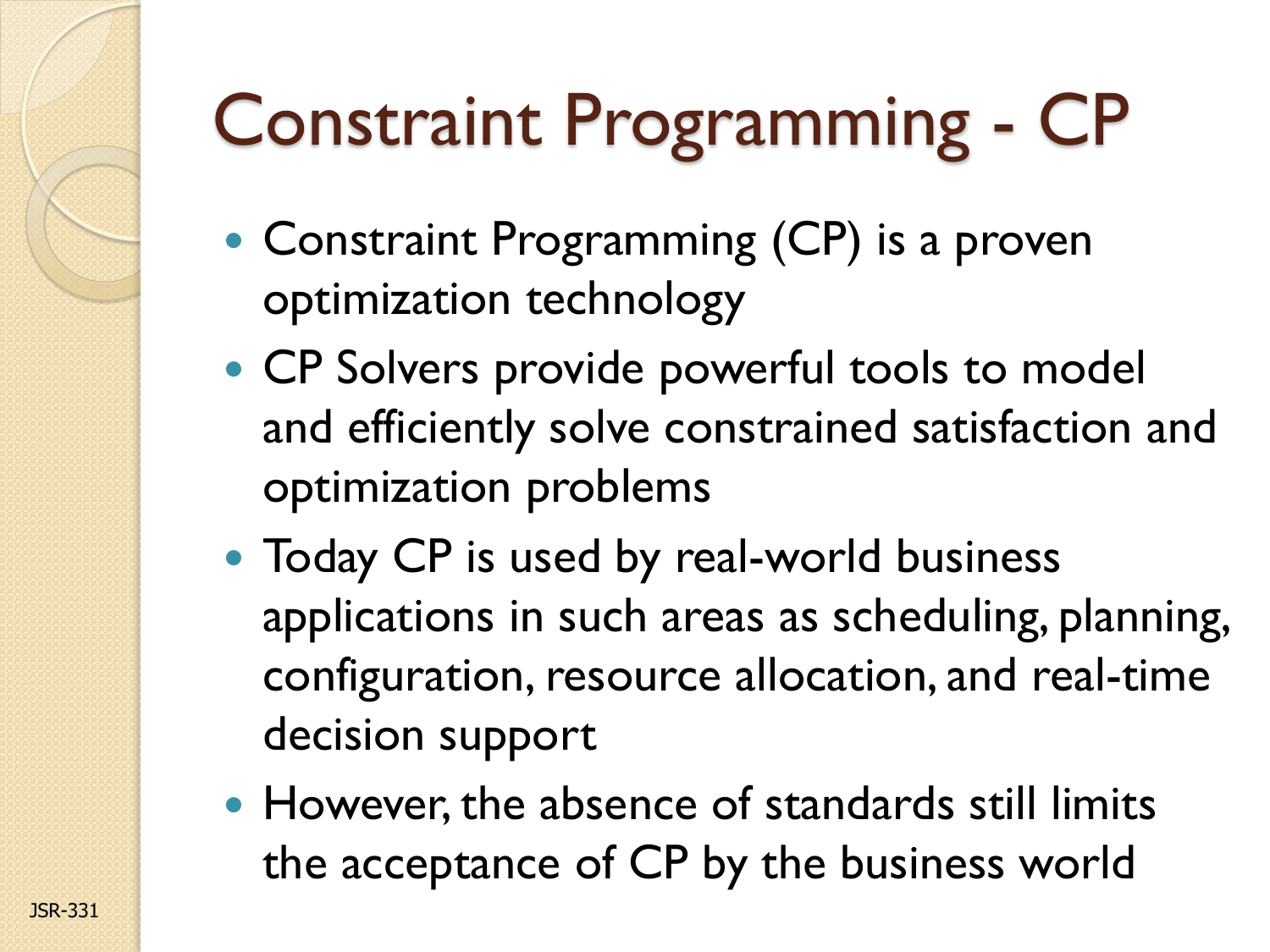### JSR-331 – Java Specification Request

- Java Constraint Programming API under the Java Community Process (JCP) [www.jcp.org](http://www.jcp.org/)
- JSR-331 covers key concepts and design decisions related to the standard representation and resolution of constraint satisfaction and optimization problems
- Utilizes de-facto standardized design decisions from multiple CP solvers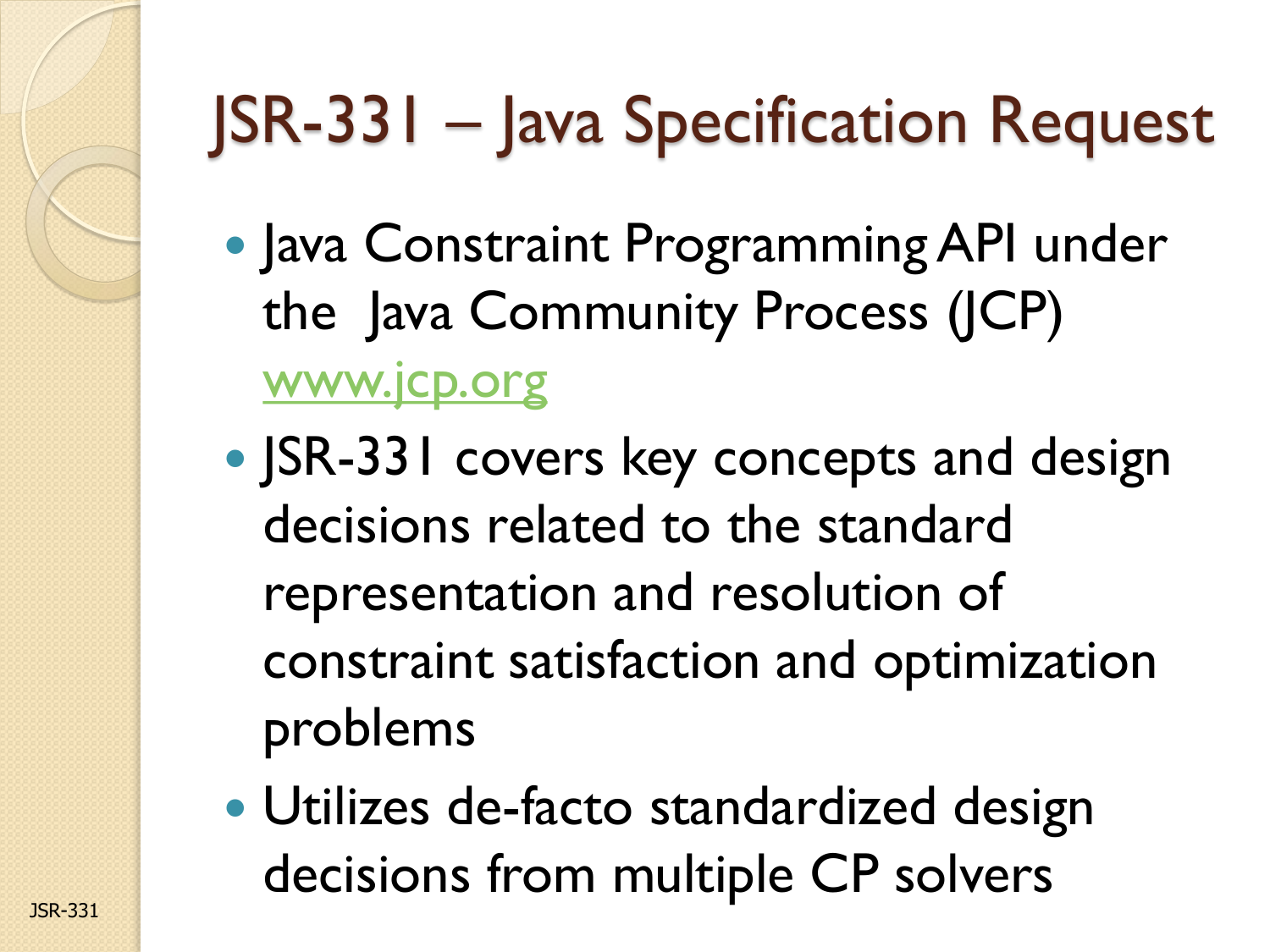#### CP Standardization Perspective



**T I E R . 1**

**T I E R . 2**

**T I E R**

> **. 3**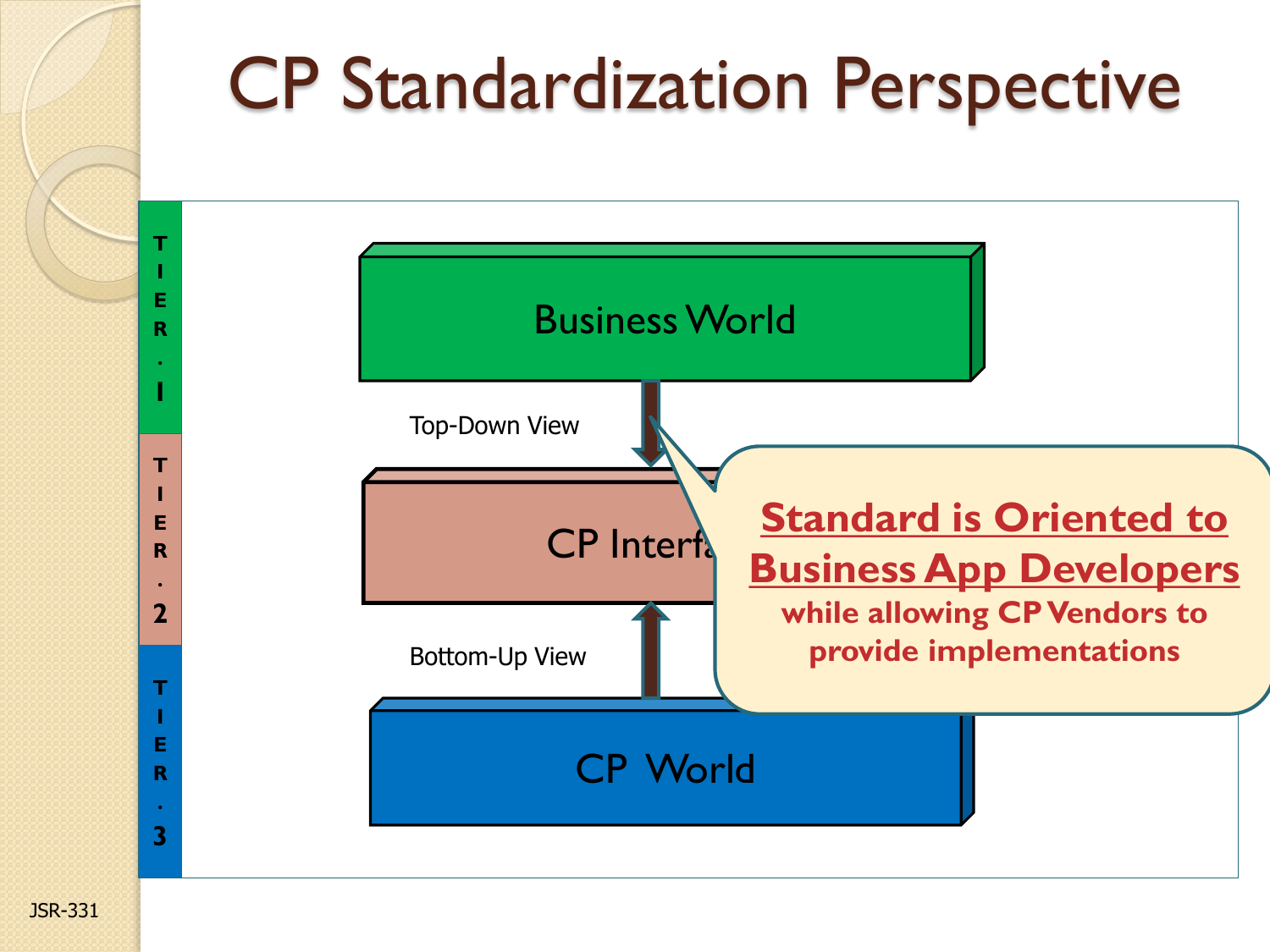

## Key Objectives

- Make CP more accessible for business application developers:
	- Java Developers through API
	- Business Analysts through integration with Business Rules
- Allow a business application developer to easily switch between different implementation solvers without any changes in the application code
- Assist CP vendors in creating practical and efficient JSR-331 implementations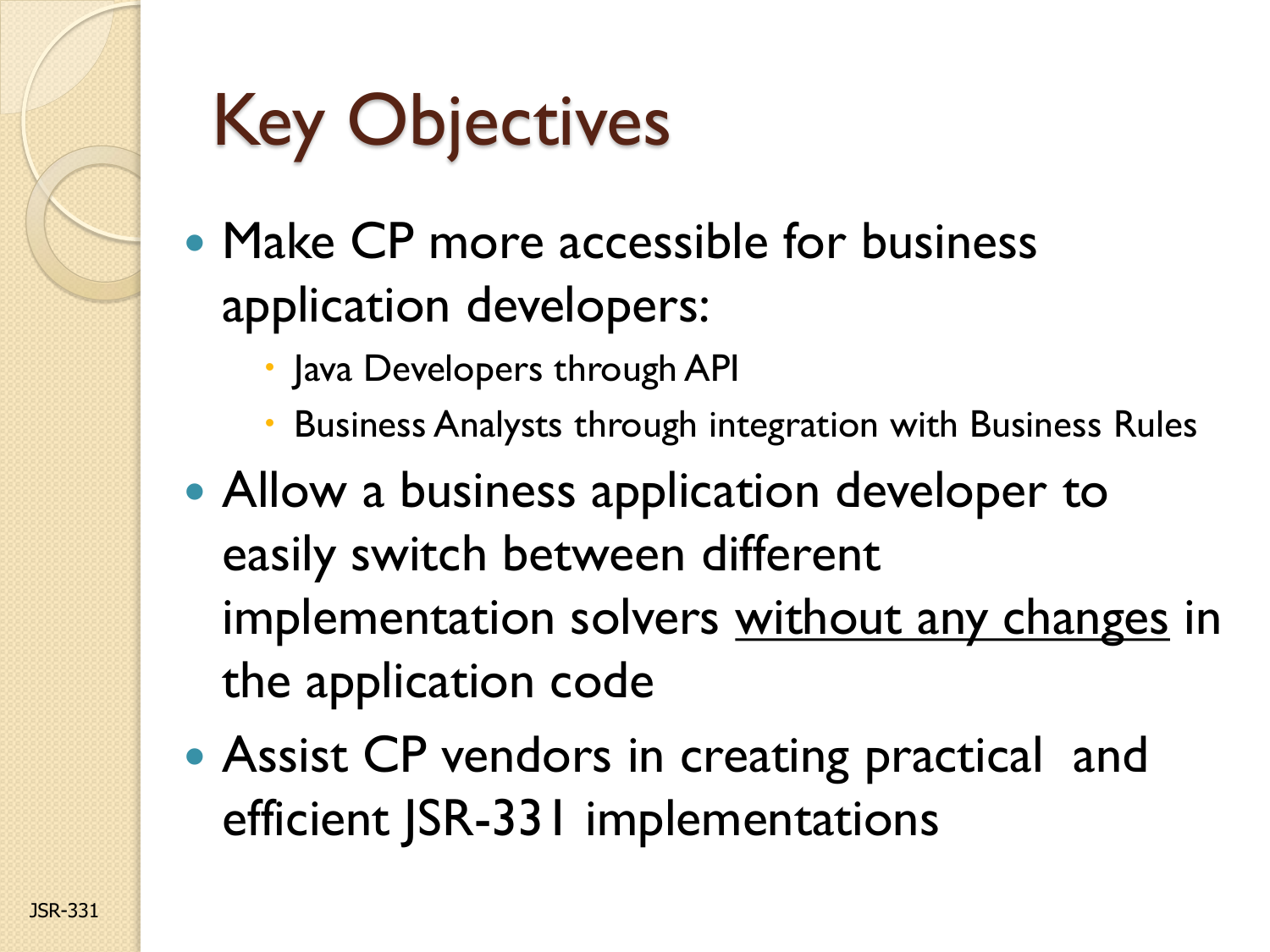# Community Input

- Constructive critique and contribution :
	- From CP vendors
		- Choco, IBM/ILOG, G12, JaCoP, Gecode,Constrainer
	- From CP experts
	- From Association for Constraint Programming (ACP)
- Important feedback from users who started to use preliminary JSR-331 releases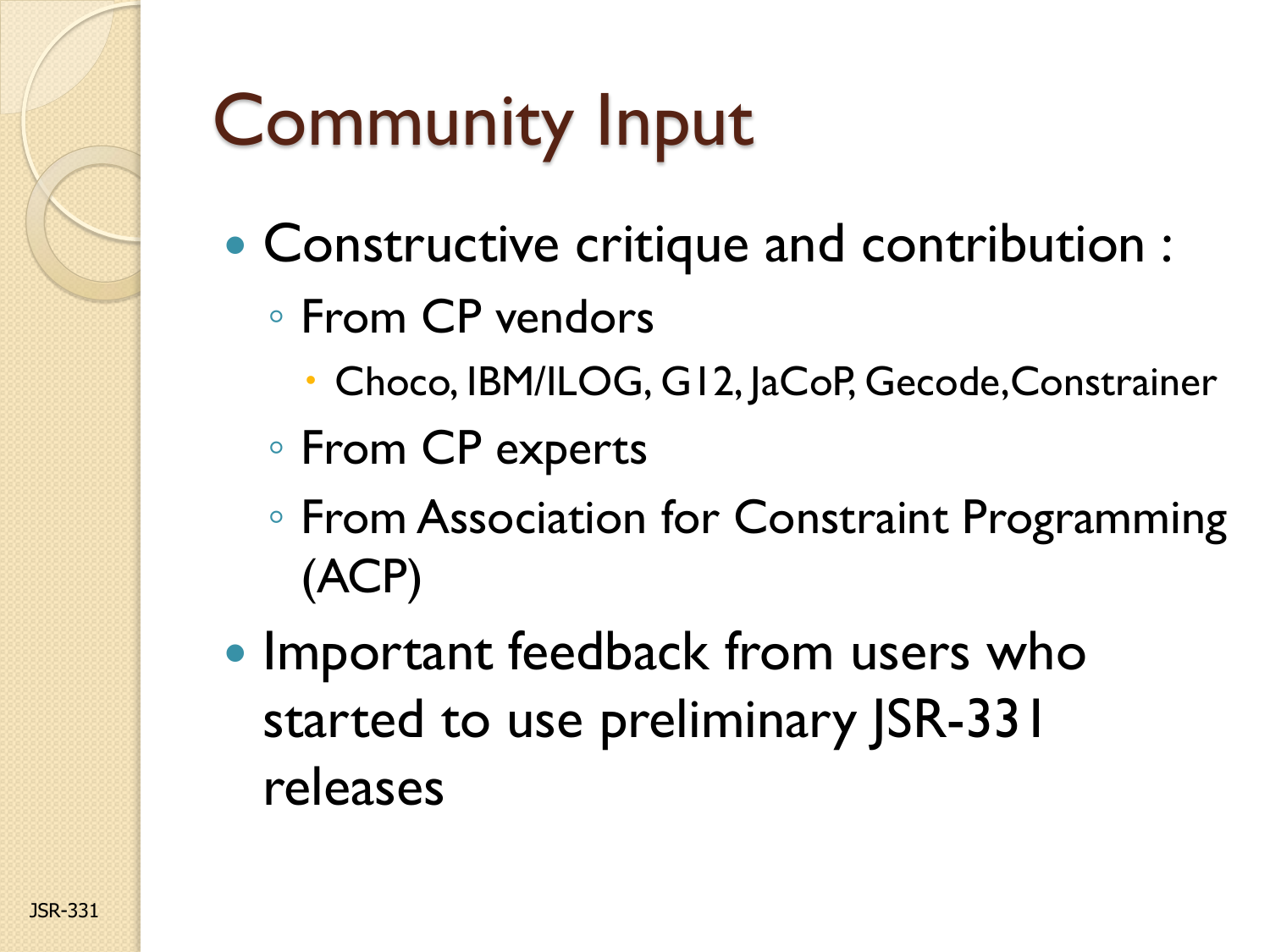## JSR-331 Architecture

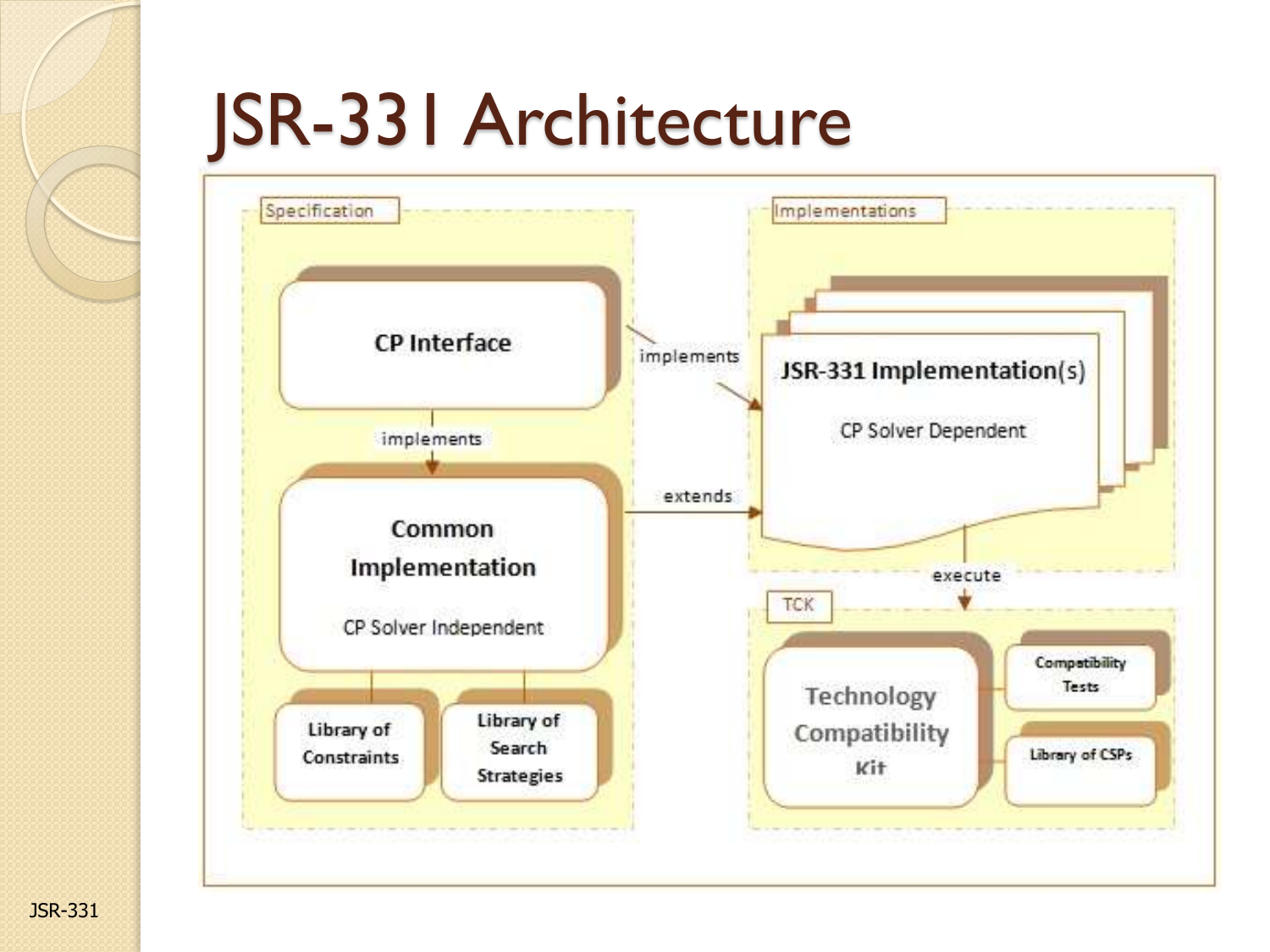# JSR-331

#### Current State

- JCP Phase: Proposed Final Draft
- Detailed Documentation
	- Specification (Description and Javadoc)
	- User Manual
	- Many practical examples that can be tested
- **Technology Compatibility Kit** 
	- Common Denominator JUnit tests that all solvers should satisfy
	- A set of working well-known constraint satisfaction and optimization problems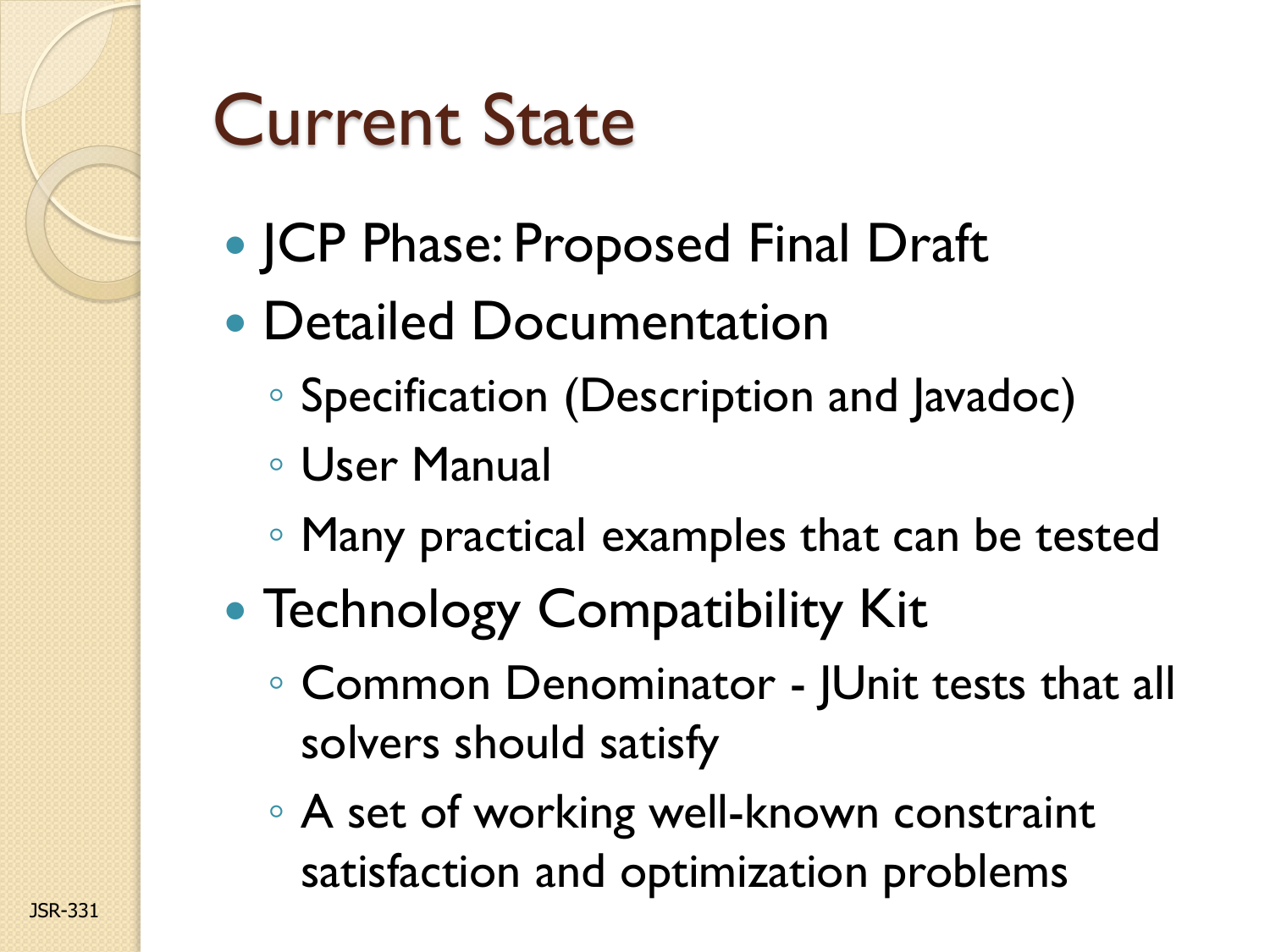

## Working SR-331 Implementations

- From the very beginning we developed in parallel:
	- Specification
	- Implementations with examples and User Documentation
- Today we have:
	- Three tested working implementations using: Choco™ or JaCoP™ or Constrainer™
	- A new 4th (!) implementation based on JSetL™
	- All underlying CP solvers are open sourced